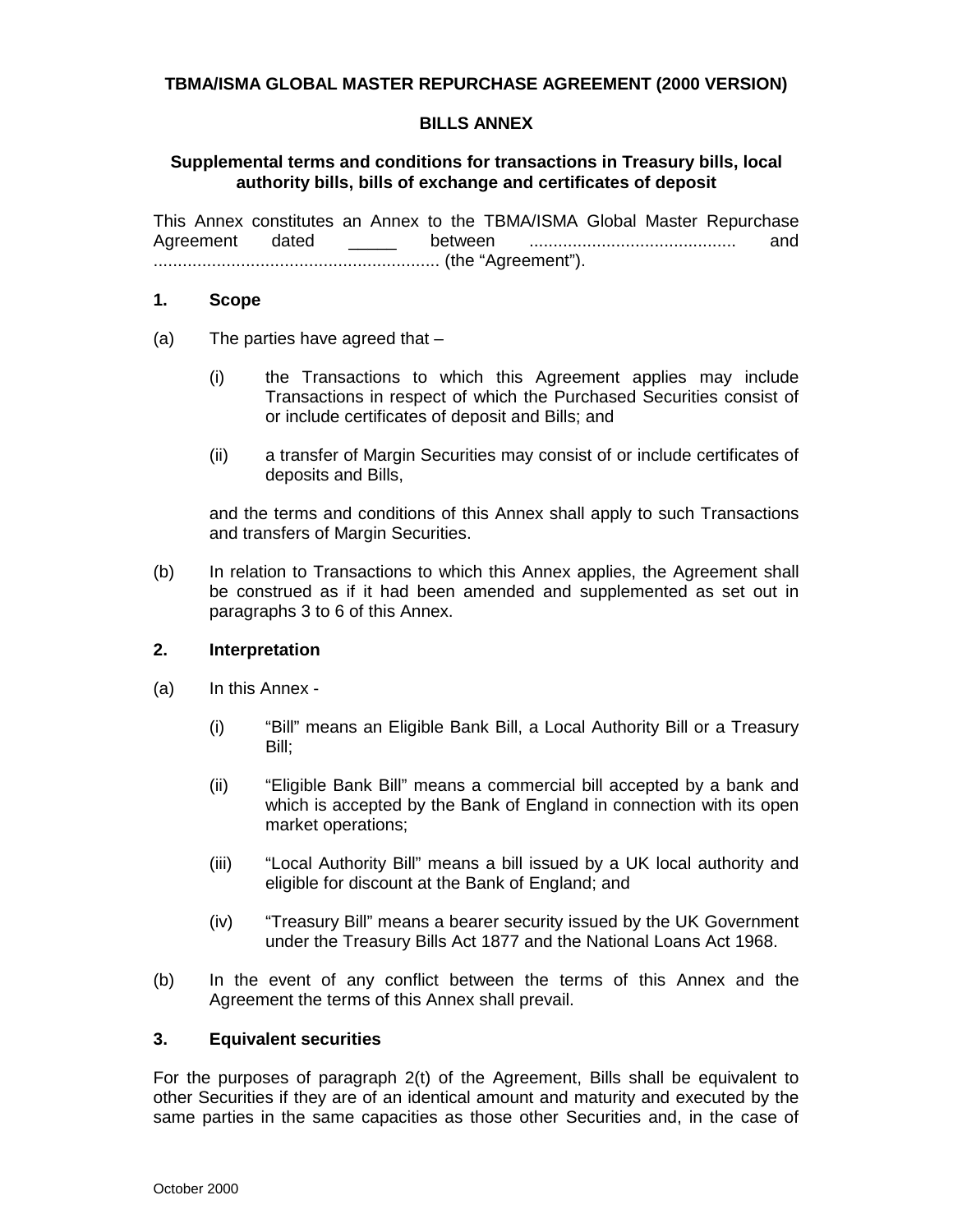Securities which incorporate clausing, incorporate the same clausing as those other Securities.

# **4. Default Market Value**

For the purposes of paragraph 10(e)(i)(A) of the Agreement, Bills are of an identical type and description as other Bills if they are of an identical maturity and executed by the same parties in the same capacities as those other Bills and, in the case of Bills which incorporate clausing, incorporate the same clausing as those other Bills.

# **5. Maturity of Bills and certificates of deposit**

 $If -$ 

- (a) for any Transaction, the Purchased Securities comprise certificates of deposit or Bills, the certificates of deposit or Bills shall have a maturity date beyond the Repurchase Date of that Transaction; and
- (b) Margin Securities comprise certificates of deposit or Bills, the certificates of deposit or Bills shall have a maturity date at least one day beyond the Repurchase Date of the longest outstanding Transaction at the time such Margin Securities are transferred.

# **6. Guarantee of payment of Eligible Bank Bills**

If either party delivers to the other any Eligible Bank Bills as Purchased Securities or Margin Securities the first party -

- (a) guarantees the due payment at maturity of such Eligible Bank Bills as though such Eligible Bank Bills had been indorsed by the transferor; and
- (b) undertakes to complete the indorsement of any such Eligible Bank Bill at any time when called upon to do so.